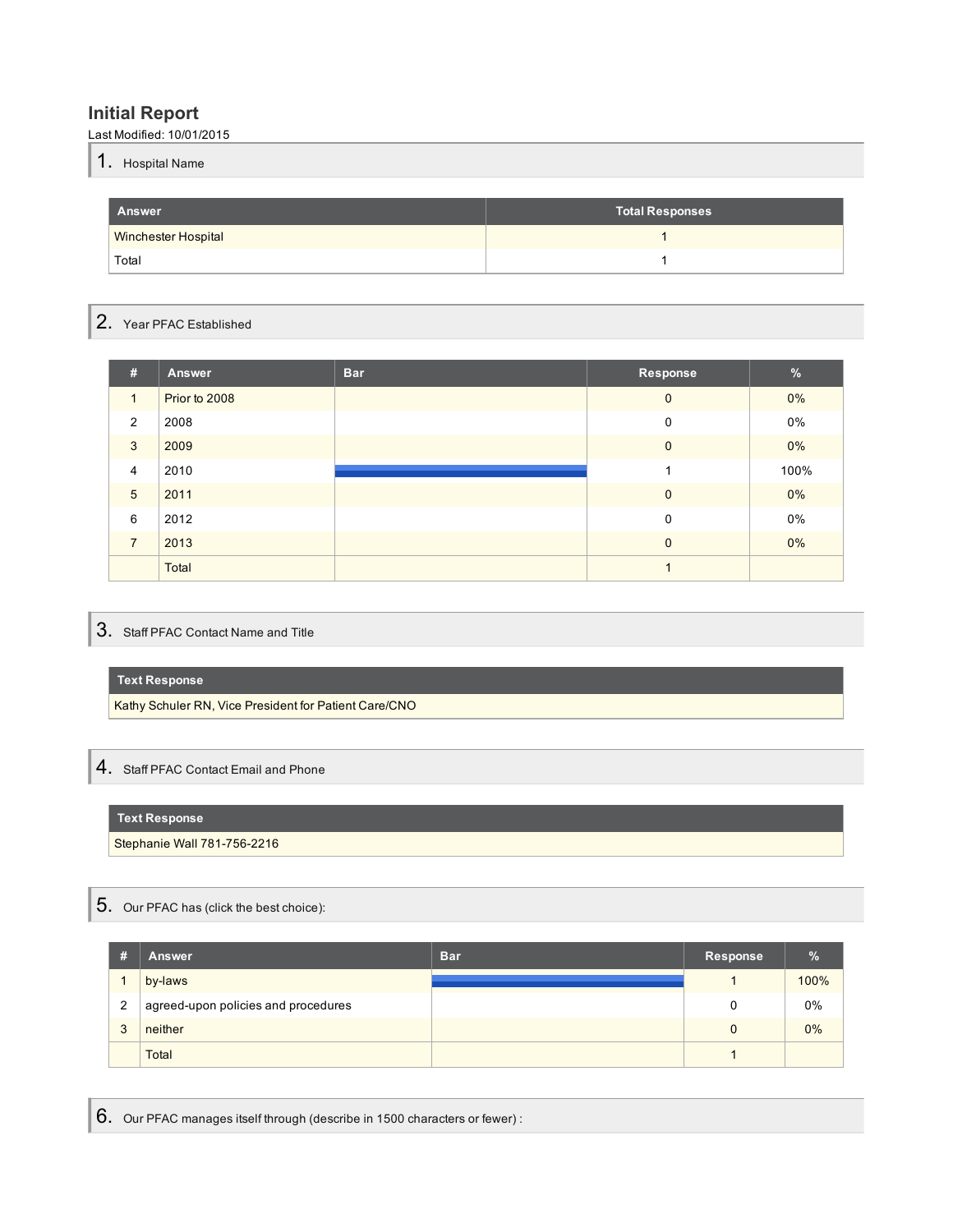7. Our PFAC recruits new members using the following approaches (click all that apply):

| #                        | <b>Answer</b>                                                | <b>Bar</b> | <b>Response</b> | %     |
|--------------------------|--------------------------------------------------------------|------------|-----------------|-------|
| $\overline{\phantom{a}}$ | Word of mouth                                                |            | $\mathbf{1}$    | 100%  |
| 2                        | Promotional efforts within institution to patients           |            | 1               | 100%  |
| 3                        | Promotional efforts within institution to providers or staff |            | $\mathbf{1}$    | 100%  |
| 4                        | Through existing members                                     |            |                 | 100%  |
| 5                        | <b>Facebook and Twitter</b>                                  |            | $\mathbf 0$     | 0%    |
| 6                        | Recruitment brochures                                        |            | 1               | 100%  |
| $\overline{7}$           | <b>Hospital publications</b>                                 |            | 1               | 100%  |
| 8                        | Hospital banners and posters                                 |            | $\Omega$        | $0\%$ |
| 9                        | Through care coordinators                                    |            | $\Omega$        | $0\%$ |
| 10                       | Through patient satisfaction surveys                         |            | $\Omega$        | 0%    |
| 11                       | Through community-based organizations                        |            | $\mathbf{0}$    | $0\%$ |
| 12                       | Through houses of worship                                    |            | 0               | $0\%$ |
| 13                       | At community events                                          |            | $\mathbf{0}$    | $0\%$ |
| 14                       | Other                                                        |            |                 | 100%  |
| 15                       | None                                                         |            | $\mathbf 0$     | $0\%$ |

8. Describe other recruitment method (in 1500 characters or fewer):

### **Text Response**

Communication to the Medical Executive Committee, Nursing Councils and Board of Directors asking for referrals of patients and/or family members who may be interested in becoming members.

9. Our PFAC chair or co-chair is <sup>a</sup> patient or family member

| # | <b>Answer</b> | <b>Bar</b> | Response | $\overline{0}$<br>70 |
|---|---------------|------------|----------|----------------------|
|   | Yes           |            |          | 100%                 |
| _ | No            |            |          | 0%                   |
|   | Total         |            |          |                      |

10. Our PFAC chair or co-chair is a hospital staff member

| # | Answer | <b>Bar</b> | Response | $\%$ |
|---|--------|------------|----------|------|
|   | Yes    |            |          | 100% |
|   | No     |            |          | 0%   |
|   | Total  |            |          |      |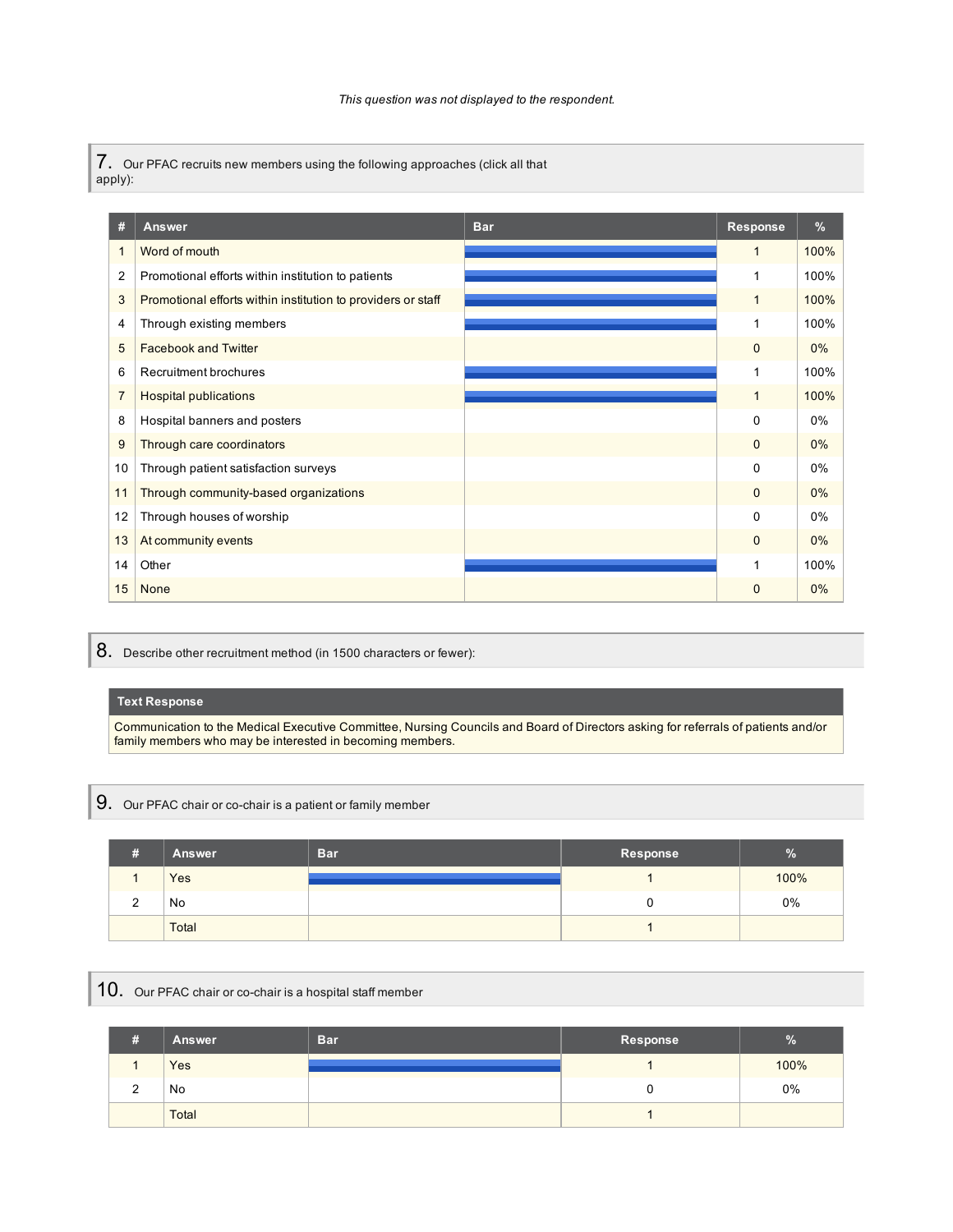# 11. Chair/Co-Chair hospital position title:

### **Text Response**

Vice President Patient Care/ CNO

# 12. This person is the official PFAC staff liason

| #          | <b>Answer</b> | <b>Bar</b> | Response | $\mathbf{a}$<br>70 |
|------------|---------------|------------|----------|--------------------|
|            | Yes           |            |          | 100%               |
| $\sqrt{2}$ | No            |            |          | 0%                 |
|            | Total         |            |          |                    |

## 13. Total number of staff members on the PFAC:

| <b>Text Response</b> |  |
|----------------------|--|
| 6                    |  |

14. Total number of current or former patients or family members on the PFAC:

| Text Response |  |
|---------------|--|
|               |  |
|               |  |

 $15.$  The name of the hospital department supporting the PFAC is:

Nursing Administration

16. If not mentioned above, the hospital position of the PFAC staff liason is:

*This question was not answered by the respondent.*

17. The hospital reimburses PFAC members for the following costs associated with attending or participating in meetings (click all that apply):

|   | Answer                                                 | <b>Bar</b> | <b>Response</b> | $\%$ |
|---|--------------------------------------------------------|------------|-----------------|------|
|   | <b>Provide free parking</b>                            |            |                 | 100% |
| 2 | Provide meals                                          |            |                 | 100% |
| 3 | Provide translator or interpreter services             |            |                 | 0%   |
| 4 | Provide assistive services for those with disabilities |            |                 | 0%   |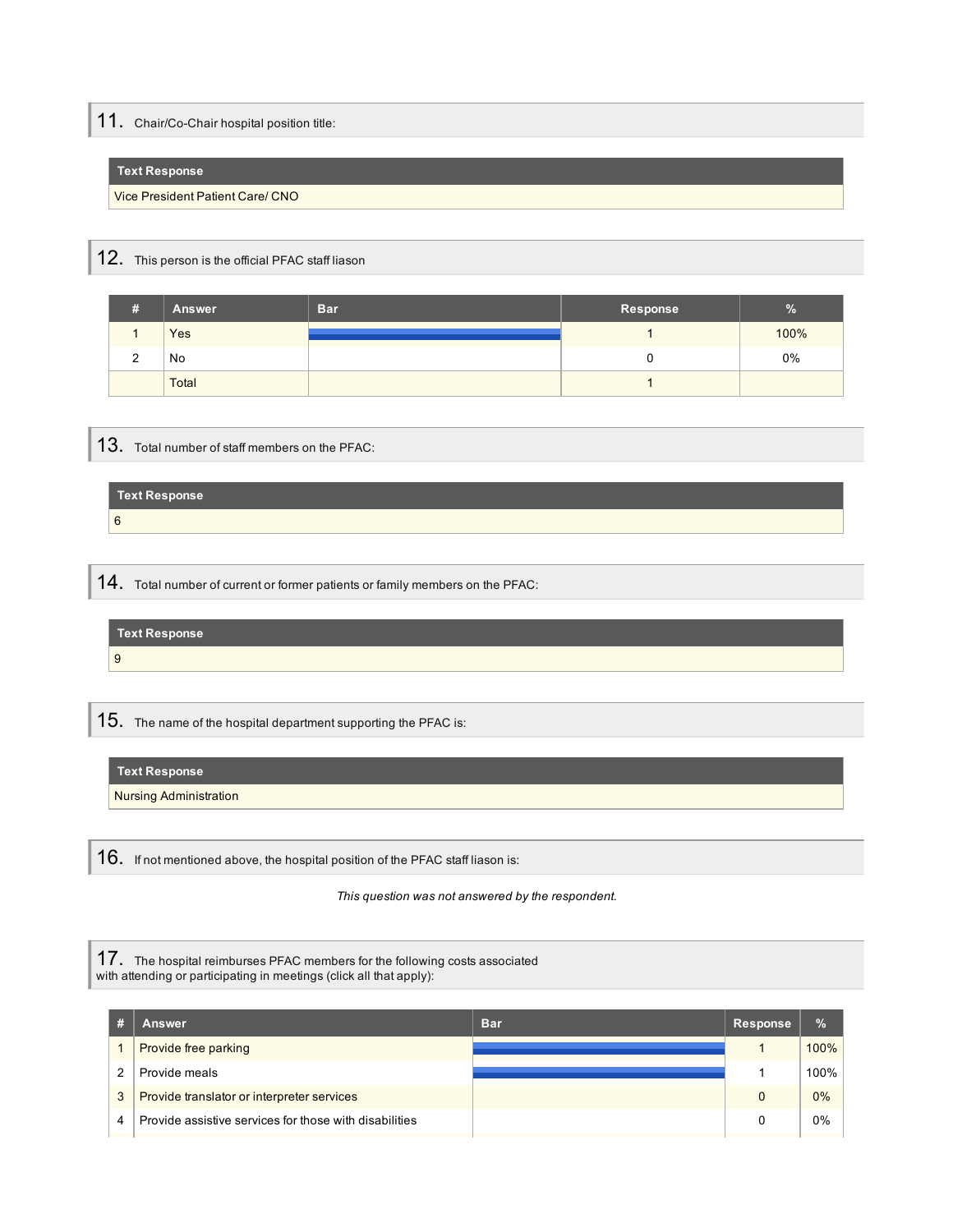| 5              | Provide meeting conference call or webinar options                        | $\Omega$ | 0%    |
|----------------|---------------------------------------------------------------------------|----------|-------|
| 6              | Provide mileage or travel stipends                                        | 0        | $0\%$ |
| $\overline{7}$ | Provide financial support for child care or elder care                    | $\Omega$ | 0%    |
| 8              | Provide stipends for participation                                        | 0        | 0%    |
| 9              | Provide on-site child or elder care                                       | $\Omega$ | $0\%$ |
| 10             | Provide reimbursement for attendance at annual PFAC<br>conference         |          | 100%  |
| 11             | Provide reimbursement for attendance at other conferences<br>or trainings | $\Omega$ | 0%    |
| 12             | Provide gifts of appreciation to PFAC members annually                    | $\Omega$ | 0%    |
| 13             | Cover travel expenses to attend conferences                               | $\Omega$ | 0%    |
| 14             | Provide other supports                                                    | $\Omega$ | 0%    |
| 15             | <b>None</b>                                                               | $\Omega$ | $0\%$ |

18. Describe other supports provided (in <sup>1500</sup> characters or fewer):

*This question was not displayed to the respondent.*

19. Our catchment area is geographically defined as:

### **Text Response**

north west of Boston

20. Race:

|    |      |       | $\mid$ American Indian or Alaska Native $\mid\mid$ Asian $\mid\mid$ Black or African American $\mid\mid$ Native Hawaiian or Other Pacific Islander $\mid$ | White |  |
|----|------|-------|-----------------------------------------------------------------------------------------------------------------------------------------------------------|-------|--|
| 0% | 6.2% | $1\%$ | 0%                                                                                                                                                        | 88%   |  |

21. Ethnicity:

| Hispanic or Latino | <b>Not Hispanic or Latino</b> |
|--------------------|-------------------------------|
| 9.8%               | 90.2%                         |

22. Race:

|       |      |      | $\,$ American Indian or Alaska Native $\, \mid\,$ Asian $\, \mid\,$ Black or African American $\, \mid\,$ Native Hawaiian or Other Pacific Islander $\, \mid\,$ White |       |
|-------|------|------|-----------------------------------------------------------------------------------------------------------------------------------------------------------------------|-------|
| $0\%$ | 2.4% | 1.5% | $0\%$                                                                                                                                                                 | 90.2% |

23. Ethnicity:

**Hispanic or Latino Notified Alternative Community Community Community Properties Alternative Community Properties Alternative Community Properties Alternative Community Properties Alternative Community Properties Altern**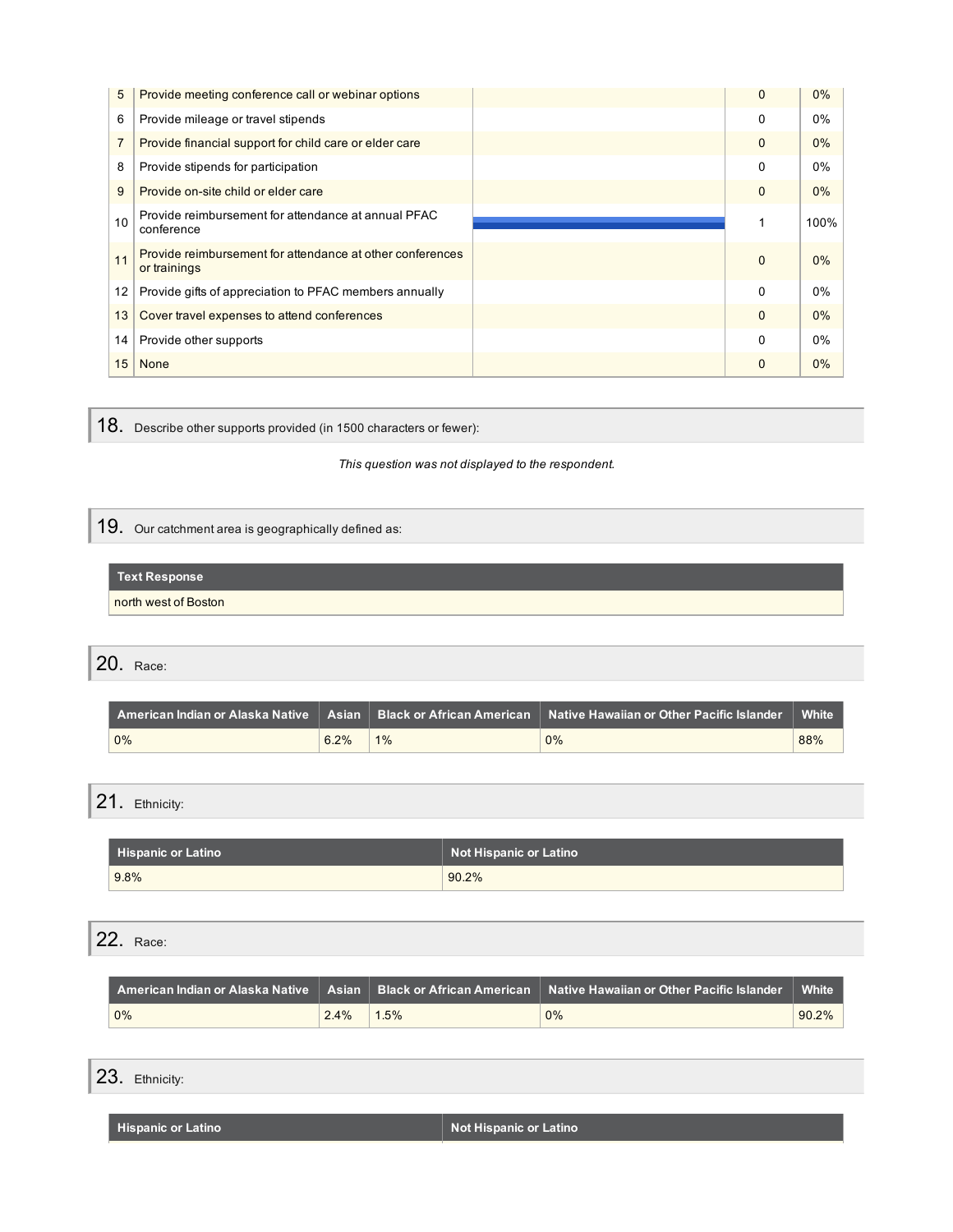| 1.4% | 98.6% |
|------|-------|
|      |       |

24. Race:

|    |       | $\,$ American Indian or Alaska Native $\, \mid\,$ Asian $\, \mid\,$ Black or African American $\, \mid\,$ Native Hawaiian or Other Pacific Islander $\, \mid\,$ | <b>White</b> |
|----|-------|-----------------------------------------------------------------------------------------------------------------------------------------------------------------|--------------|
| 0% | $0\%$ | 0%                                                                                                                                                              | 100%         |

25. Ethnicity:

| Hispanic or Latino | Not Hispanic or Latino |
|--------------------|------------------------|
| 0%                 | 100%                   |

26. Our PFAC is undertaking the following activities to ensure appropriate representation of our membership in comparison to our patient or catchment area (describe in 3000 characters or fewer):

### **Text Response**

We would preferentially have the PFAC represent the same diversity of the catchment area we serve.

27. Our process for developing and distributing agendas for our PFAC meetings (click the best choice):

| #              | <b>Answer</b>                                                                                                             | <b>Bar</b> | Response     | $\%$  |
|----------------|---------------------------------------------------------------------------------------------------------------------------|------------|--------------|-------|
|                | The staff develops the agenda and sends it out prior to the<br>meeting                                                    |            | $\mathbf{0}$ | $0\%$ |
| $\overline{2}$ | The staff develops the agenda and distributes it at the<br>meeting                                                        |            | $\mathbf{0}$ | 0%    |
| 3              | PFAC members develop the agenda and send it out prior to<br>the meeting                                                   |            | $\mathbf{0}$ | $0\%$ |
| $\overline{4}$ | PFAC members develop the agenda and distribute it at the<br>meeting                                                       |            | $\mathbf{0}$ | $0\%$ |
| 5              | The PFAC has a collaborative process between staff and<br>patients/family members to develop and distribute the<br>agenda |            | $\mathbf 1$  | 100%  |
| 6              | Other process                                                                                                             |            | $\Omega$     | 0%    |
| $\overline{7}$ | <b>None</b>                                                                                                               |            | $\mathbf{0}$ | $0\%$ |
|                | Total                                                                                                                     |            | 1            |       |

<sup>28.</sup> Describe the process (in <sup>1500</sup> characters or fewer):

### **Text Response**

During each PFAC meeting the Council is asked what topics they would like on the agenda. Hospital representatives will provide brief overviews of new or existing initiaitves as examples of items the Council may want to discuss.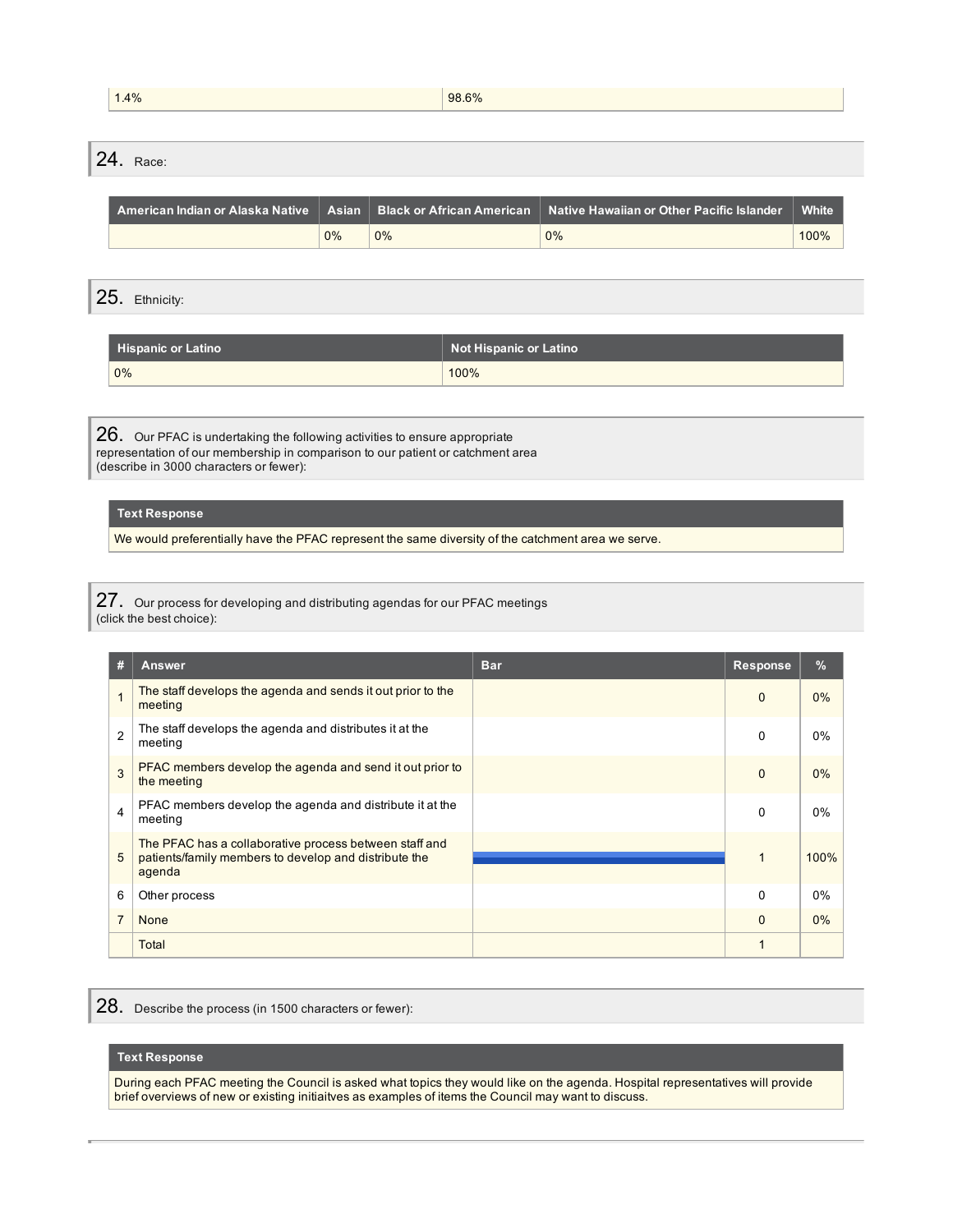29. Describe the process (in <sup>1500</sup> characters or fewer):

*This question was not displayed to the respondent.*

30. The PFAC goals set for FY 2015 were (describe in 1500 characters or fewer):

### **Text Response**

The goals of the PFAC at WInchester Hospital are to engage patients, family members and staff in ongoing communication with a focus on: -patient and family centerd care -quality and safety of care -collaboration between staff, patients and families -patient and family experience -building positive relationships between the hospital and the community we serve -providing input on policies and programs, communications, patient experience and hospital planning

## 31. The FY <sup>2015</sup> goals were (click the best choice):

|   | Answer                                          | <b>Bar</b> | Response | $\%$  |
|---|-------------------------------------------------|------------|----------|-------|
|   | Developed by staff and reviewed by PFAC members |            |          | $0\%$ |
| 2 | Developed by PFAC members and staff             |            |          | 100%  |
| 3 | <b>Neither</b>                                  |            |          | $0\%$ |
|   | Total                                           |            |          |       |

# 32. Our PFAC has the following subcommittees (click all that apply):

| #              | Answer                             | <b>Bar</b> | Response     | %     |
|----------------|------------------------------------|------------|--------------|-------|
| $\mathbf{1}$   | <b>Government Relations</b>        |            | $\mathbf{0}$ | $0\%$ |
| $\overline{2}$ | <b>Emergency Department</b>        |            | $\mathbf 0$  | 0%    |
| 3              | <b>Education and Communication</b> |            | $\mathbf{0}$ | $0\%$ |
| 4              | <b>Family Support</b>              |            | $\mathbf 0$  | 0%    |
| 5              | <b>Policies and Procedures</b>     |            | $\mathbf 0$  | $0\%$ |
| 6              | <b>Palliative Care</b>             |            | $\Omega$     | 0%    |
| $\overline{7}$ | <b>Annual Report</b>               |            | $\mathbf 0$  | $0\%$ |
| 8              | Publications                       |            | $\Omega$     | 0%    |
| 9              | <b>Nominations</b>                 |            | $\mathbf{0}$ | $0\%$ |
| 10             | Marketing                          |            | $\Omega$     | 0%    |
| 11             | <b>Behavioral Health</b>           |            | $\mathbf{0}$ | $0\%$ |
| 12             | <b>Medication Safety</b>           |            | $\Omega$     | 0%    |
| 13             | <b>Hospital Safety</b>             |            | $\mathbf{0}$ | $0\%$ |
| 14             | Other                              |            | 1            | 100%  |
| 15             | None                               |            | $\Omega$     | $0\%$ |

33. Describe other subcommittee (in <sup>1500</sup> characters or fewer):

**Text Response**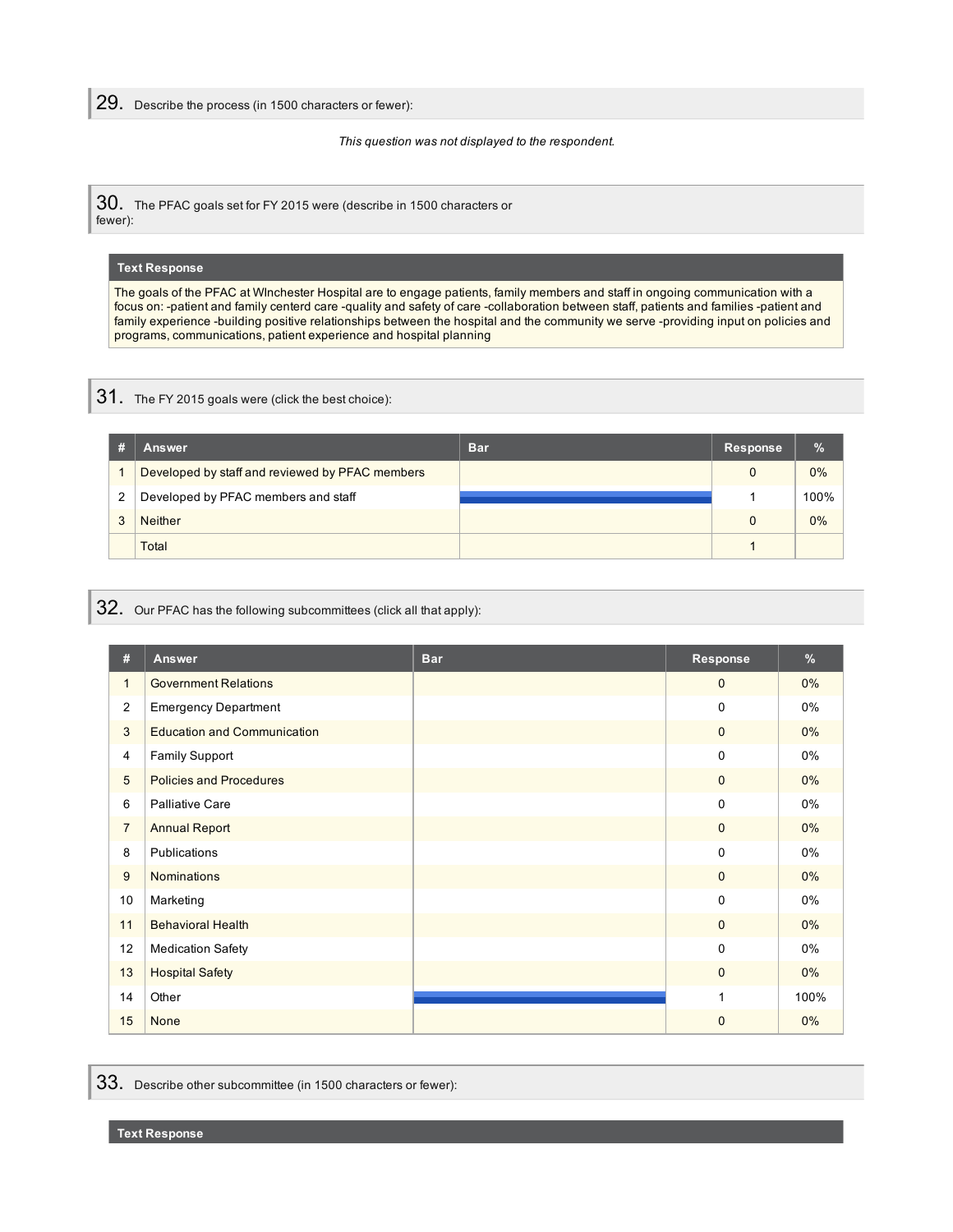In addition to the Hospital PFAC, Winchester Hospital has a separate Maternal Child Health PFAC. The goal of this PFAC is to improve the experience and quality of care for both the infants and parents of our Level 2B Special Care Nursery. Membership is comprised of Boston Children's Hospital neonatologists, nursing staff and parents of Special Care Nursery patients.

 $34.$  How does the PFAC interact with the Hospital Board of Directors? (click all that apply)

|   | <b>Answer</b>                                  | <b>Bar</b> | Response | $\%$  |
|---|------------------------------------------------|------------|----------|-------|
|   | PFAC submits annual report to Board            |            |          | 100%  |
| 2 | PFAC submits meeting minutes to Board          |            | 0        | 0%    |
| 3 | PFAC member(s) attends Board meetings          |            | $\Omega$ | $0\%$ |
| 4 | Board member(s) attends PFAC meetings          |            | 0        | $0\%$ |
| 5 | PFAC member(s) are on board-level committee(s) |            | $\Omega$ | $0\%$ |
|   | Other                                          |            | 0        | $0\%$ |

35. Describe other interaction (in <sup>1500</sup> characters or fewer):

*This question was not displayed to the respondent.*

**36.** URL/link to the PFAC section of the hospital website:

### **Text Response**

http://www.winchesterhospital.org/our-services/patient--family-support/patient--family-advisory-council

37. Describe the PFAC's use of email, listservs, or social media (in 3000 characters or fewer):

### **Text Response**

The PFAC members all provide their email address and communication of meeting minutes and call to meetings are done by email.

38. Number of new PFAC members this year:

|   | <b>Text Response</b> |
|---|----------------------|
| 3 |                      |

39. The orientation was provided by:

| Number of Staff Members \ | Number of PFAC Members |
|---------------------------|------------------------|
|                           |                        |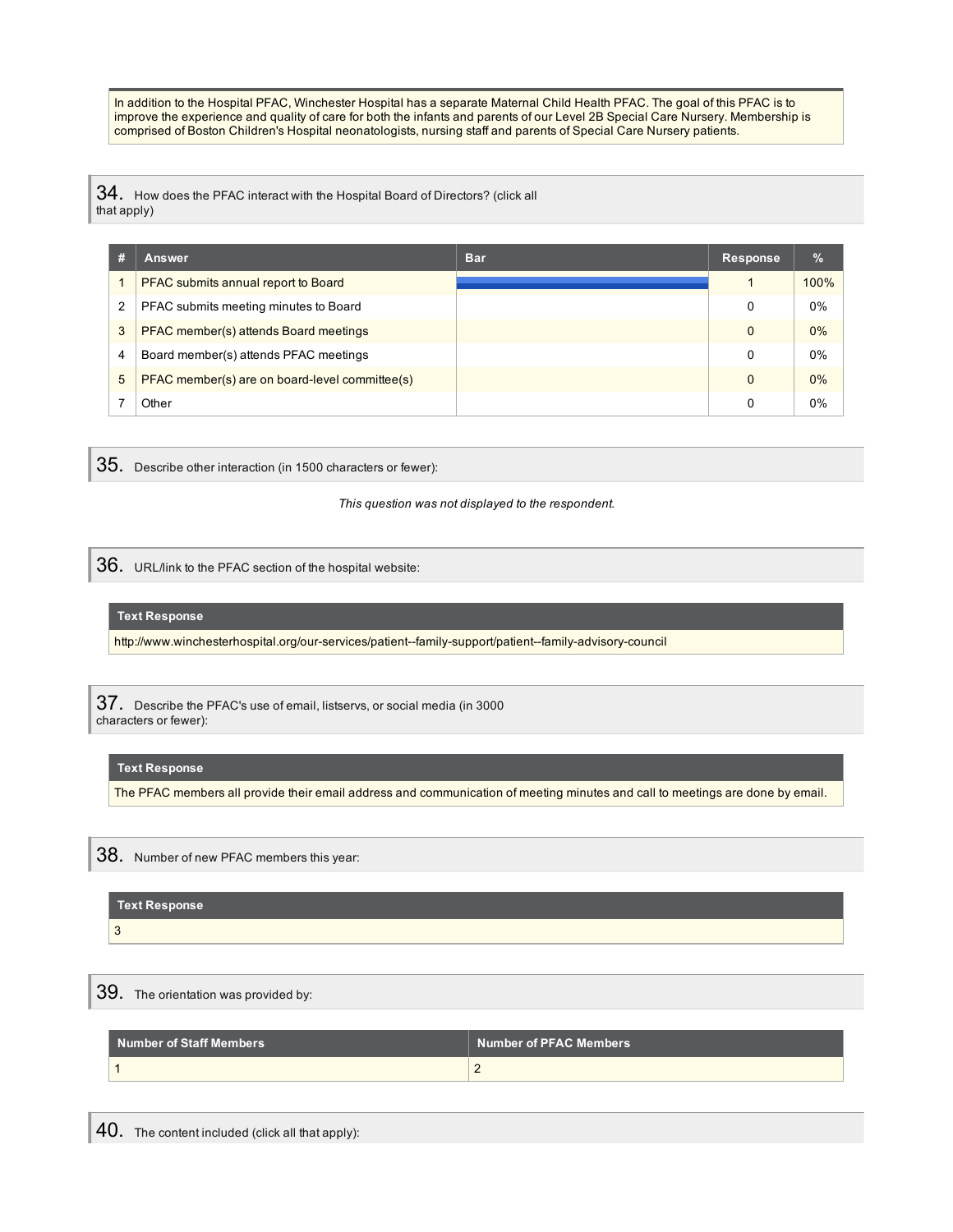| #              | <b>Answer</b>                                                          | <b>Bar</b> | <b>Response</b> | $\%$ |
|----------------|------------------------------------------------------------------------|------------|-----------------|------|
| 1              | Meeting with hospital staff                                            |            |                 | 100% |
| $\overline{2}$ | A general hospital orientation                                         |            |                 | 100% |
| 3              | Information on concepts of patient- and family-centered care<br>(PFCC) |            | $\mathbf 0$     | 0%   |
| 4              | Information on patient engagement in research                          |            | $\Omega$        | 0%   |
| 5              | PFAC policies, member roles and responsibilities                       |            |                 | 100% |
| 6              | Information on health care quality and safety                          |            | $\Omega$        | 0%   |
| $\overline{7}$ | <b>History of the PFAC</b>                                             |            | $\mathbf{1}$    | 100% |
| 8              | A "buddy program" with old members                                     |            | $\Omega$        | 0%   |
| 9              | How PFAC fits within the organization's structure                      |            | 1               | 100% |
| 10             | Other                                                                  |            | 0               | 0%   |

41. Describe other content (in <sup>3000</sup> characters or fewer):

*This question was not displayed to the respondent.*

42. PFAC members are considered hospital volunteers and therefore (click all that apply):

|   | <b>Answer</b>                       | <b>Bar</b> | Response | $\%$ |
|---|-------------------------------------|------------|----------|------|
|   | Attend hospital volunteer trainings |            |          | 100% |
| 2 | Require immunizations or TB checks  |            |          | 100% |
| 3 | <b>Require CORI checks</b>          |            |          | 100% |
|   | <b>Other</b>                        |            |          | 0%   |

43. Describe other PFAC member requirement(s) (in <sup>1500</sup> characters or fewer):

*This question was not displayed to the respondent.*

44. Our PFAC provides education to our members on the topic of patientcentered outcomes research

|             | <b>Answer</b> | <b>Bar</b> | Response | У.   |
|-------------|---------------|------------|----------|------|
|             | <b>Yes</b>    |            |          | 100% |
| $\sim$<br>∼ | No            |            | u        | 0%   |
|             | Total         |            |          |      |

45. Accomplishment <sup>1</sup> (describe in <sup>3000</sup> characters or fewer):

**Text Response**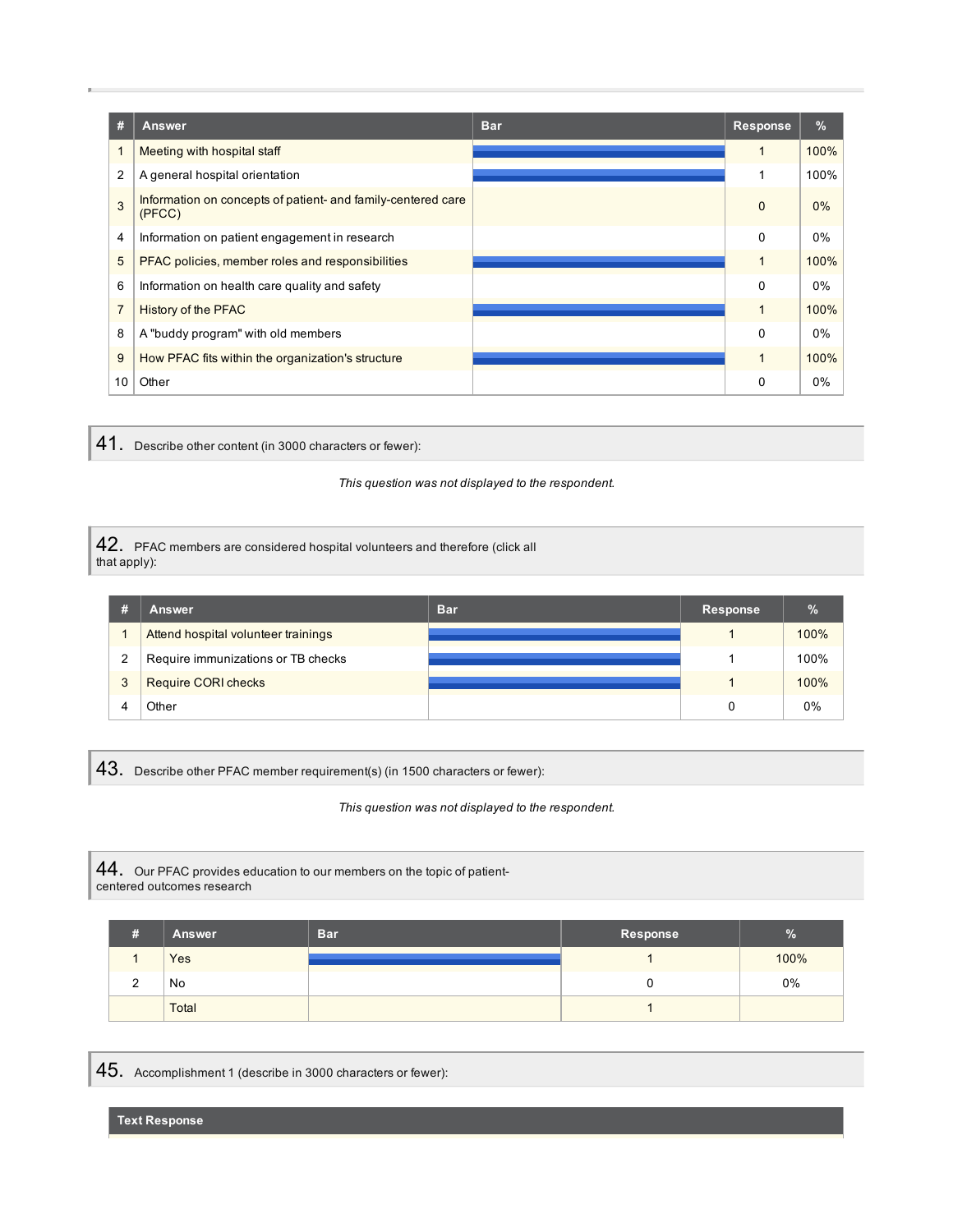Winchester Hospital completed it's affiliation with Lahey Health System in July of 2014 and the members of the PFAC were interested in organizing a joint meeting of all of the PFACs in the system to learn from each other, learn from an expert on Patinet and Family Focused care, and to hear from the lLHS leadership on the vision of the role of PFACs in the Lahey Health System. The combined meeting was held on Wednesday November 12, 2014 and featured both Howard Grant, CEO of the Lahey health System as well as Jim Conway. Mr. Conway provided the key note address, "The role of PFAC in creating patient centered care environments".

### 46. The idea for Accomplishment 1 came:

|   | <b>Answer</b>                                                      | <b>Bar</b> | <b>Response</b> | $\%$  |
|---|--------------------------------------------------------------------|------------|-----------------|-------|
|   | Directly from the PFAC                                             |            |                 | 100%  |
| າ | From a department, committee, or unit that requested PFAC<br>input |            |                 | $0\%$ |
|   | Total                                                              |            |                 |       |

 $47.$  Accomplishment 2 (describe in 3000 characters or fewer):

#### **Text Response**

This past year Winchester Hospital had been working towards the creation of a patient portal. The medical staff proposed a 10 day time delay prior to results being published to the portal to provide a period of time for the physicians to review any results and conact the patients themselves to provide explainations and next steps prior to release to the patient portal. The recommendation of the medical staff was brought to the PFAC who agreed that hearing from a physician first was ideal, however, felt that 10 days was too long of a delay and recommended the results be published immediately or less than 5 days. This feedback was brought to the Medical Executive Committe who approved the PFAC recommendations.

## 48. The idea for Accomplishment 2 came:

|   | Answer                                                             | <b>Bar</b> | Response | $\%$  |
|---|--------------------------------------------------------------------|------------|----------|-------|
|   | Directly from the PFAC                                             |            | 0        | $0\%$ |
| 2 | From a department, committee, or unit that requested PFAC<br>input |            |          | 100%  |
|   | <b>Total</b>                                                       |            |          |       |

49. Accomplishment 3 (describe in 3000 characters or fewer):

#### **Text Response**

After review of the Hospital's visiting policy the PFAC recommended that the hospital institute quiet hours after 9pm. This was brought back to the nursing staff by the staff representative on the PFAC and is being trialed on one of the medical surgical units.

## ${\bf 50}.$  The idea for Accomplishment 3 came:

|                | Answer                                                             | <b>Bar</b> | Response | $\%$ |
|----------------|--------------------------------------------------------------------|------------|----------|------|
|                | Directly from the PFAC                                             |            |          | 100% |
| $\overline{2}$ | From a department, committee, or unit that requested PFAC<br>input |            |          | 0%   |
|                | Total                                                              |            |          |      |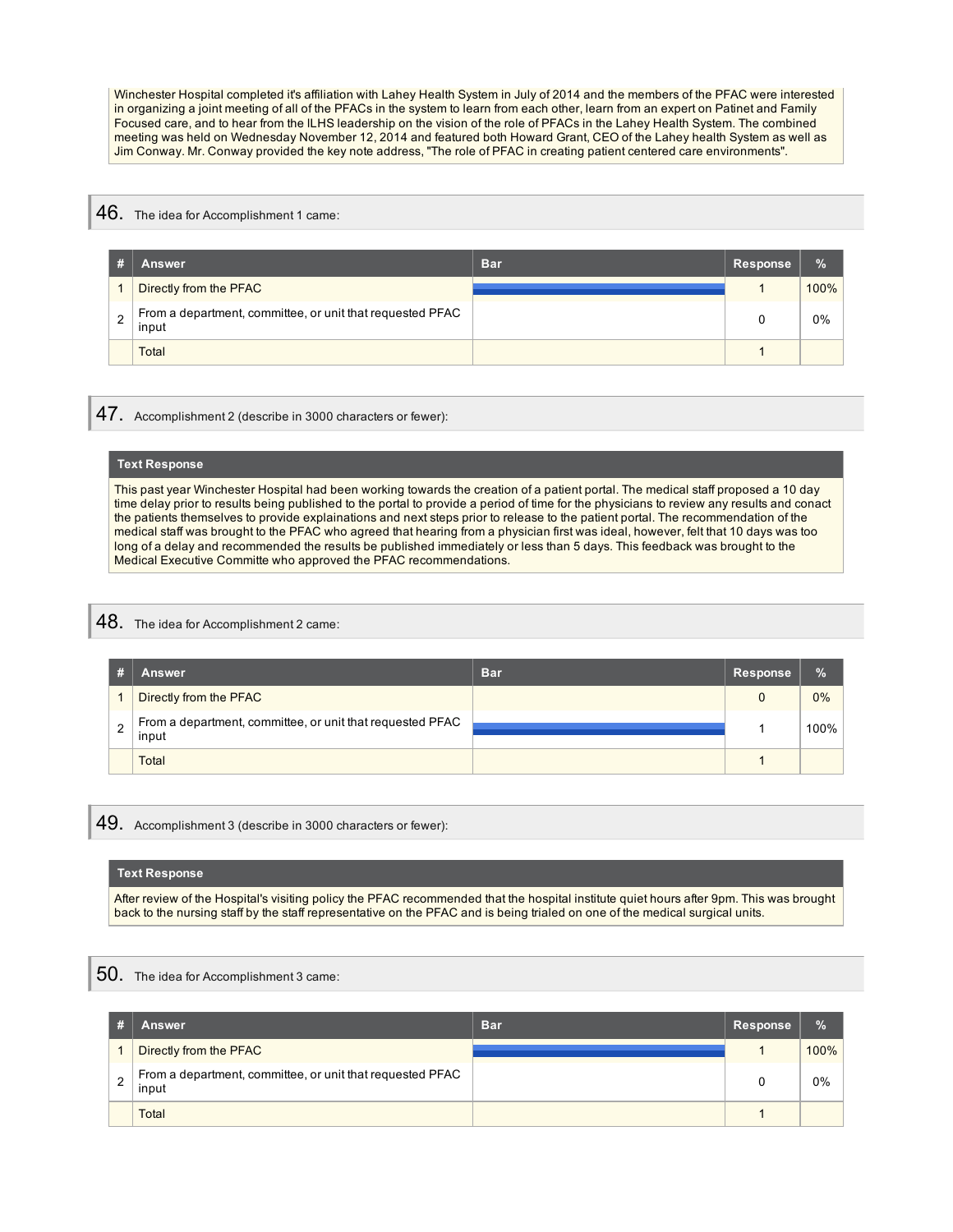51. Accomplishment <sup>1</sup> (describe in <sup>3000</sup> characters or fewer):

### **Text Response**

The PFAC listened to a presentation on the Hospital's new electronic discharge routine and provided a lot of useful feedback. After receiving this feedback several changes were made to the discharge routine including changing the word 'problem' to 'potential concern' and changing 'knowledge deficit' to 'educational needs'.

52. The idea for Accomplishment <sup>1</sup> came:

| <b>Answer</b>                                                      | <b>Bar</b> | Response | $\%$ |
|--------------------------------------------------------------------|------------|----------|------|
| Directly from the PFAC                                             |            |          | 0%   |
| From a department, committee, or unit that requested PFAC<br>input |            |          | 100% |
| <b>Total</b>                                                       |            |          |      |

53. Accomplishment <sup>2</sup> (describe in <sup>3000</sup> characters or fewer):

*This question was not answered by the respondent.*

54. The idea for Accomplishment 2 came:

|   | Answer                                                             | <b>Bar</b> | Response | $\frac{1}{2}$ |
|---|--------------------------------------------------------------------|------------|----------|---------------|
|   | Directly from the PFAC                                             |            | 0        | 0%            |
| ◠ | From a department, committee, or unit that requested PFAC<br>input |            |          | 0%            |
|   | Total                                                              |            |          |               |

55. Accomplishment <sup>3</sup> (describe in <sup>3000</sup> characters or fewer):

*This question was not answered by the respondent.*

56. The idea for Accomplishment <sup>3</sup> came:

|                | <b>Answer</b>                                                      | <b>Bar</b> | Response | $\frac{0}{2}$ |
|----------------|--------------------------------------------------------------------|------------|----------|---------------|
|                | Directly from the PFAC                                             |            |          | $0\%$         |
| $\overline{2}$ | From a department, committee, or unit that requested PFAC<br>input |            |          | $0\%$         |
|                | <b>Total</b>                                                       |            |          |               |

57. Challenge <sup>1</sup> (describe in <sup>3000</sup> characters or fewer):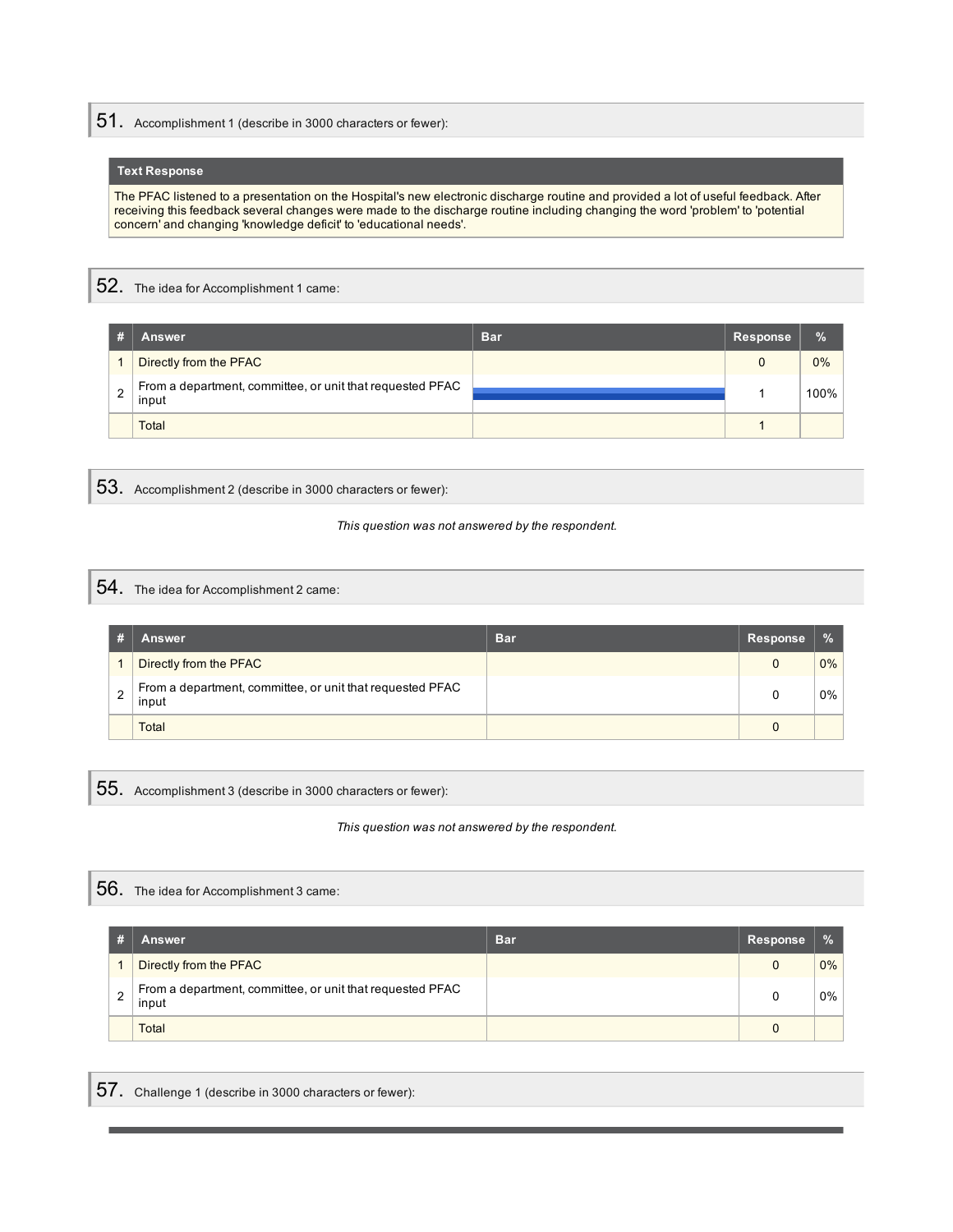#### **Text Response**

The greatest challenge of the PFAC this year was turnover of patient and family advisors resulting in the need to recruit additional members.

58. Challenge 2 (describe in 3000 characters or fewer):

#### **Text Response**

Due to prior commitments of the patient and family advisors attendance at the meetings was somewhat smaller than ideal. To boast attendance numbers the goal is to add additional patient and family advisors than define in the original by-laws. Also contributing to low attendance was the weather duing the winter of 2015.

59. Challenge 3 (describe in 3000 characters or fewer):

### **Text Response**

Several of the topics dscussed have a learning curve and turn over of PFAC members can be challenging.

60. Our PFAC provided advice or recommendations to the hospital on the following areas mentioned in the law (click all that apply):

| #              | <b>Answer</b>                                   | <b>Bar</b> | <b>Response</b> | %     |
|----------------|-------------------------------------------------|------------|-----------------|-------|
|                | Quality improvement initiatives                 |            |                 | 100%  |
| $\overline{2}$ | Patient education on safety and quality matters |            |                 | 100%  |
| 3              | Patient and provider relationships              |            |                 | 100%  |
| 4              | <b>Institutional Review Boards</b>              |            | 0               | $0\%$ |
| 5              | Other                                           |            | $\mathbf{0}$    | $0\%$ |
| 6              | None                                            |            | 0               | $0\%$ |

61. Describe other advice/recommendations (in 1500 characters or fewer):

*This question was not displayed to the respondent.*

62. PFAC members participated in the following activities mentioned in the law (click all that apply):

| # | Answer                                                                                                              | <b>Bar</b> | <b>Response</b> | $\%$ |
|---|---------------------------------------------------------------------------------------------------------------------|------------|-----------------|------|
|   | Served as members of task forces                                                                                    |            |                 | 100% |
| 2 | Served as members of awards committees                                                                              |            | 0               | 0%   |
| 3 | Served as members of advisory boards/groups or panels                                                               |            |                 | 100% |
| 4 | Served on search committees and in the hiring of new staff                                                          |            | 0               | 0%   |
| 5 | Served as co-trainers for clinical and nonclinical staff, in-<br>service programs, and health professional trainees |            | $\Omega$        | 0%   |
| 6 | Serve on selection of reward and recognition programs                                                               |            | 0               | 0%   |
|   | Serve as members of standing hospital committees that<br>address quality                                            |            |                 | 100% |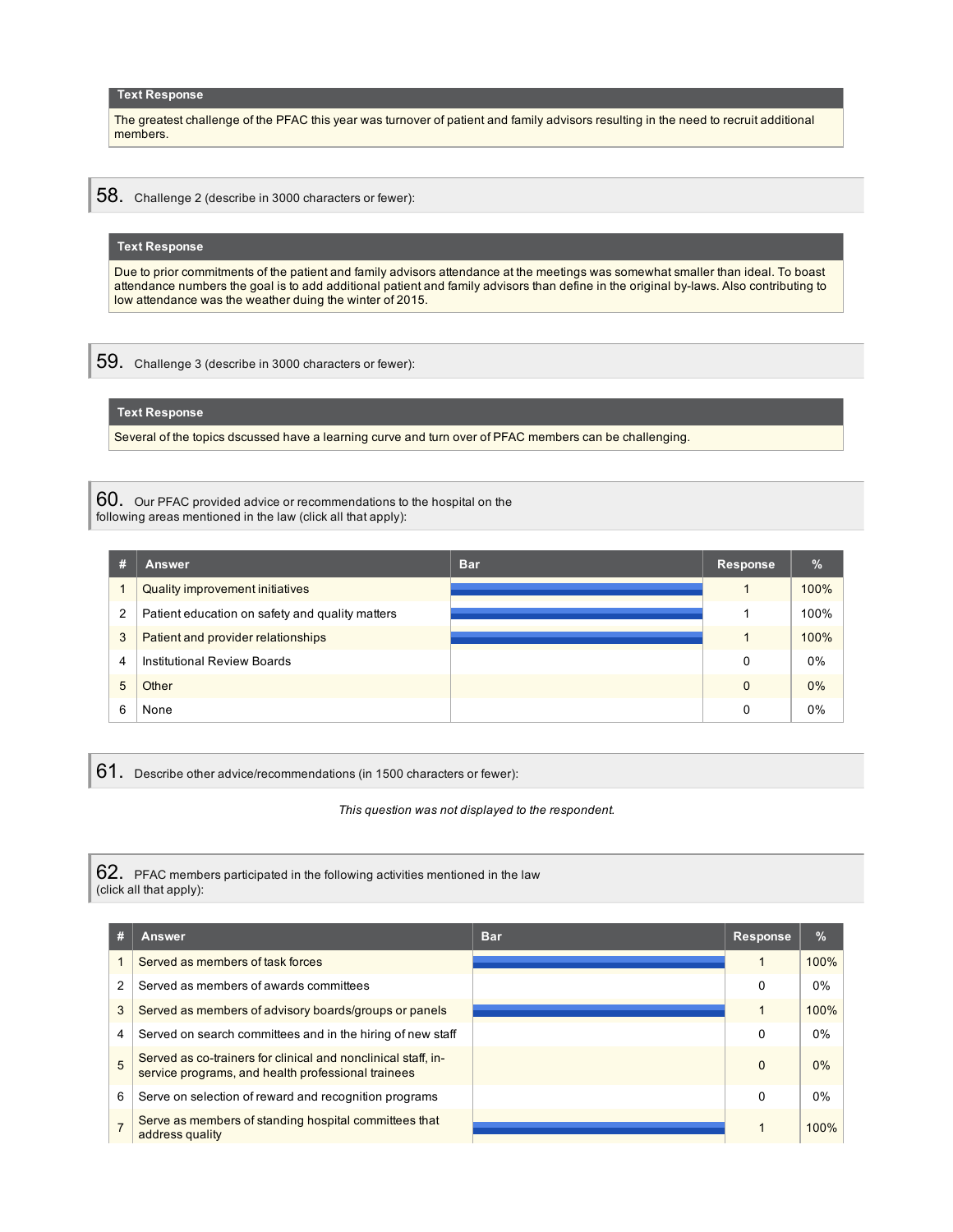|   | Other areas of service not listed above |  | 0% |
|---|-----------------------------------------|--|----|
| u | <b>None</b>                             |  | 0% |

# 63. More details about PFAC member activities:

| <b>Number</b><br><b>of</b><br>members<br>serving<br>on task<br>forces | <b>Number of</b><br>members<br>serving on<br>awards<br>committees | Number of<br>members<br>serving on<br>advisory<br>boards/groups<br>or panels | <b>List</b><br>names of<br>above<br>groups<br>and<br>number<br><b>of</b><br>members<br>serving<br>on each | Number of<br>members<br>serving on<br>search<br>committees | <b>Number</b><br><b>of</b><br>members<br>serving<br>as co-<br>trainers | Number of<br>members<br>serving as<br>members<br>of hospital<br>quality<br>committees | <b>List</b><br>names of<br>above<br>groups<br>and<br>number<br><b>of</b><br>members<br>serving<br>on each | <b>List names</b><br>and number<br>of members<br>participating<br>in other<br>areas of<br>service |
|-----------------------------------------------------------------------|-------------------------------------------------------------------|------------------------------------------------------------------------------|-----------------------------------------------------------------------------------------------------------|------------------------------------------------------------|------------------------------------------------------------------------|---------------------------------------------------------------------------------------|-----------------------------------------------------------------------------------------------------------|---------------------------------------------------------------------------------------------------|
|                                                                       |                                                                   |                                                                              |                                                                                                           |                                                            |                                                                        |                                                                                       |                                                                                                           |                                                                                                   |

64. The hospital shared the following public hospital performance information

with the PFAC (click all that apply):

| #              | <b>Answer</b>                                                                     | <b>Bar</b> | Response     | $\frac{9}{6}$ |
|----------------|-----------------------------------------------------------------------------------|------------|--------------|---------------|
| 1              | <b>Serious Reportable Events</b>                                                  |            | $\Omega$     | 0%            |
| 2              | Healthcare-Associated Infections                                                  |            | $\Omega$     | 0%            |
| 3              | Department of Public Health (DPH) information on<br>complaints and investigations |            | $\Omega$     | $0\%$         |
| 4              | Staff influenza immunization rate                                                 |            | 1            | 100%          |
| 5              | Patient experience/satisfaction scores                                            |            | $\mathbf 1$  | 100%          |
| 6              | Patient complaints                                                                |            | $\Omega$     | $0\%$         |
| $\overline{7}$ | <b>Patient Care Link</b>                                                          |            | $\Omega$     | 0%            |
| 8              | Joint Commission surveys                                                          |            | $\Omega$     | 0%            |
| 9              | <b>Hospital Compare</b>                                                           |            | $\Omega$     | $0\%$         |
| 10             | Family satisfaction surveys                                                       |            | $\Omega$     | 0%            |
| 11             | Quality of life data                                                              |            | $\mathbf{0}$ | 0%            |
| 12             | Rapid response data                                                               |            | $\Omega$     | 0%            |
| 13             | Other                                                                             |            | $\Omega$     | 0%            |
| 14             | None                                                                              |            | 0            | 0%            |

65. List other public hospital performance information shared (in <sup>1500</sup> characters or fewer):

*This question was not displayed to the respondent.*

66. Describe the process by which public hospital performance information was shared (describe in 1500 characters or fewer):

**Text Response**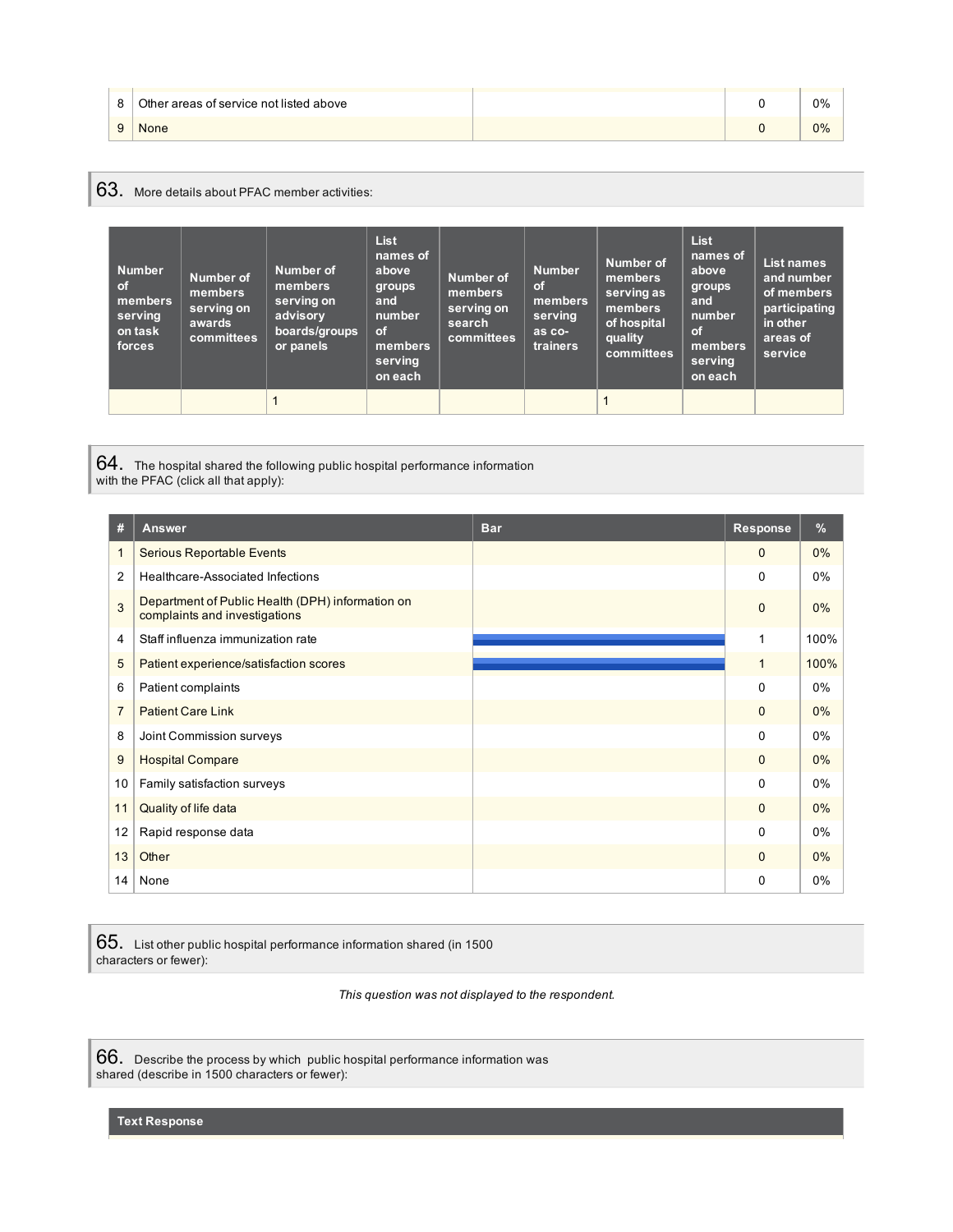Public performance information was shared during presentation to the PFAC on specific topics where it was felt that input from the PFAC would be valuable in improviong performance. By way of example, Patient Experience scores form our Press ganey Surveys were shared in the contest of a discussion of the patient experience.

67. Our PFAC activities related to the following state or national quality of care initiatives (click all that apply):

| #              | <b>Answer</b>                                                                                                    | <b>Bar</b> | <b>Response</b> | %     |
|----------------|------------------------------------------------------------------------------------------------------------------|------------|-----------------|-------|
| $\mathbf{1}$   | <b>Healthcare-Associated Infections</b>                                                                          |            | $\Omega$        | 0%    |
| 2              | Rapid response teams                                                                                             |            | $\Omega$        | 0%    |
| 3              | Hand-washing initiatives                                                                                         |            | $\mathbf{0}$    | 0%    |
| 4              | Checklists                                                                                                       |            | $\Omega$        | 0%    |
| 5              | Disclosure of harm and apology                                                                                   |            | $\mathbf{0}$    | $0\%$ |
| 6              | Fall prevention                                                                                                  |            |                 | 100%  |
| $\overline{7}$ | Informed decision making/informed consent                                                                        |            | $\mathbf{0}$    | 0%    |
| 8              | Improving information for patients and families                                                                  |            |                 | 100%  |
| 9              | Health care proxies/substituted decision making                                                                  |            | $\Omega$        | 0%    |
| 10             | End-of-life planning (e.g. hospice, palliative, advanced<br>directives)                                          |            | 1               | 100%  |
| 11             | Care transitions (e.g. discharge planning, passports, care<br>coordination, and follow-up between care settings) |            |                 | 100%  |
| 12             | Observation status for Medicare patients                                                                         |            | $\Omega$        | 0%    |
| 13             | Mental health care                                                                                               |            | $\Omega$        | 0%    |
| 14             | Other program                                                                                                    |            | $\Omega$        | 0%    |
| 15             | <b>None</b>                                                                                                      |            | $\Omega$        | 0%    |

68. Describe other program (in <sup>1500</sup> characters or fewer):

#### *This question was not displayed to the respondent.*

69. The hospital shares the PFAC annual reports with PFAC members:

| #           | <b>Answer</b> | <b>Bar</b> | Response | 70    |
|-------------|---------------|------------|----------|-------|
|             | Yes           |            |          | 100%  |
| $\sim$<br>∼ | No            |            |          | $0\%$ |
|             | Total         |            |          |       |

70. Massachusetts law requires that the PFAC report be available to the public. We (click the best choice):

| Answer                                                             | <b>Bar</b> | Response | $\%$  |
|--------------------------------------------------------------------|------------|----------|-------|
| Post the report online                                             |            |          | 100%  |
| Provide a phone number or email to use for accessing the<br>report |            |          | $0\%$ |